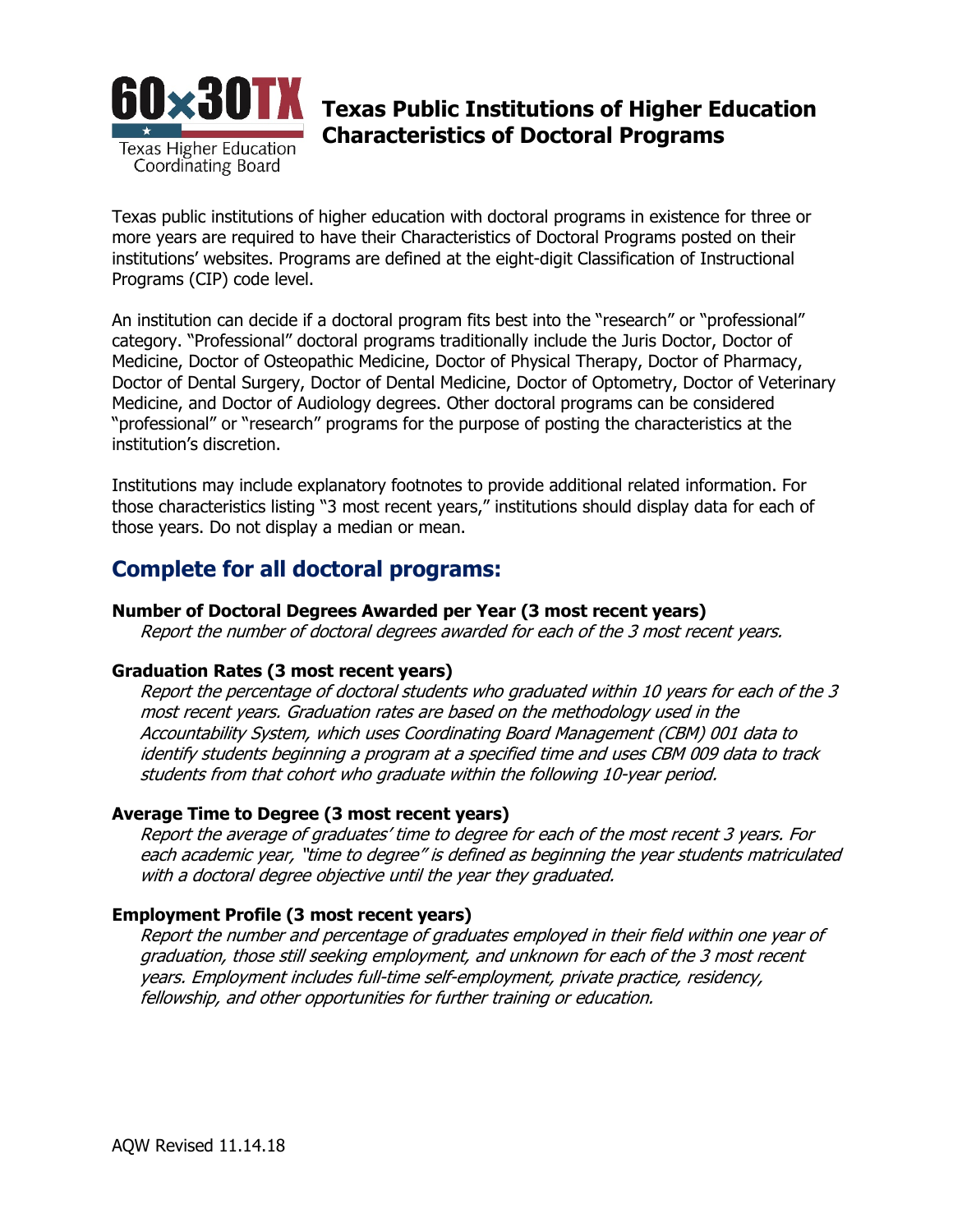Characteristics of Doctoral Programs Page 2

#### **Admissions Criteria(most recent year)**

Provide a description of key admission factors.

### **Core Faculty (3 most recent years)**

Report the number of core faculty for each of the 3 most recent years. "Core faculty" is defined as appropriately credentialed individuals integral to the doctoral program, such as those who teach courses, mentor students, or serve on dissertation committees. Programs leading to Doctor of Medicine (MD) and Doctor of Osteopathic Medicine (DO) degrees are not required to report this characteristic.

#### **Core Faculty Activities (3 most recent years)**

Report the average number of discipline-related refereed papers/publications, juried creative/performance accomplishments, and notices of discoveries filed/patents issued per core faculty member for each of the 3 most recent years. If figures include duplicate entries for co-authored publications, indicate the number of duplicate entries in a note. Additional noteworthy faculty activities or awards may be explained in an attached comment. MD and DO programs are not required to report this characteristic.

#### **Core Faculty External Grants (3 most recent years)**

Report the number of core faculty receiving external funds, average external funds per core faculty member, and total external funds per program for each of the 3 most recent years. Include all external funds received by core faculty and reported as expenditures from any source, including research grants, training grants, gifts from foundations, etc. MD and DO programs are not required to report this characteristic.

#### **Faculty Diversity (3 most recent years)**

Report the number of core faculty by gender and ethnicity (White, Hispanic, Black or African American, Asian, American Indian or Alaskan Native, International, Unknown or Not Reported, Native Hawaiian or Other Pacific Islander) for each of the 3 most recent years. MD and DO programs are not required to report this characteristic.

## **Student Diversity (3 most recent years)**

Report the fall semester headcount by gender, ethnicity (*White, Hispanic, Black or African American, Asian, American Indian or Alaskan Native, International, Unknown or Not Reported, Native Hawaiian or Other Pacific Islander)* and residency status (Texas resident, out-of-state non-resident, and international non-resident) in the program for each of the 3 most recent years. International non-resident students should include all students paying resident tuition rates because of waivers.

#### **External Program Accreditation**

Name of accrediting body and date of last program accreditation review, if applicable.

#### **Student-Core Faculty Ratio (3 most recent years)**

Report the number of full-time student equivalents divided by the number of full-time faculty equivalents of core faculty for each of the 3 most recent years. MD and DO programs are not required to report this characteristic.

## **Date of Last External Review**

Date of last formal external review.

AQW Revised 11.14.18